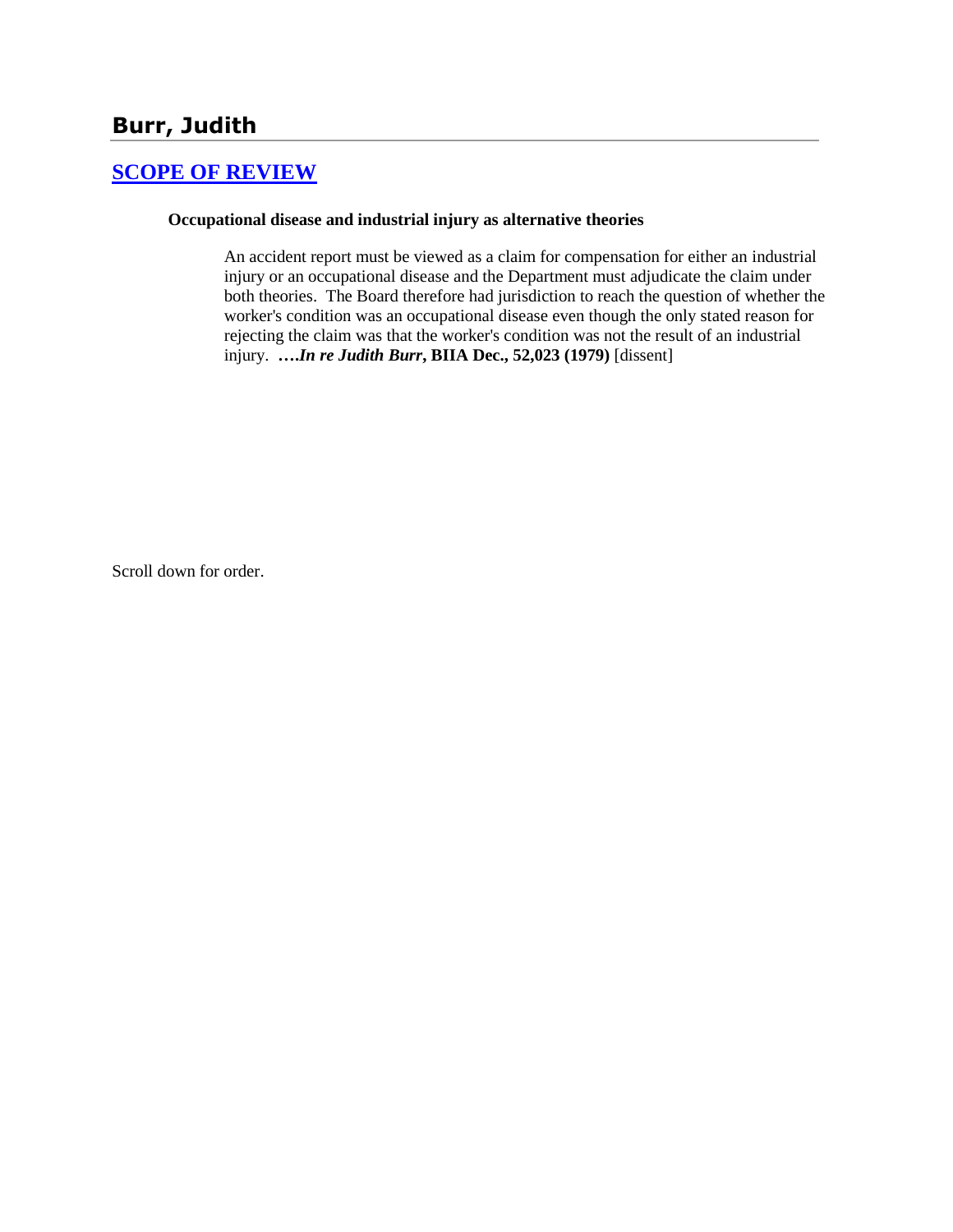#### **BEFORE THE BOARD OF INDUSTRIAL INSURANCE APPEALS STATE OF WASHINGTON**

**)**

**IN RE: JUDITH K. BURR ) DOCKET NO. 52,023**

**CLAIM NO. H-324581 ) DECISION AND ORDER**

APPEARANCES:

Claimant, Judith K. Burr, Pro se

Employer, Pacific Coast Services, per Henry Dehaan

Department of Labor and Industries, by The Attorney General, per James D. Pack and David W. Robinson, Assistants

This is an appeal filed by the claimant on June 1, 1978, from an order of the Department of Labor and Industries dated May 25, 1978, which rejected her claim for benefits under the Industrial Insurance Laws of the State of Washington. **REVERSED AND REMANDED**.

# **DECISION**

Pursuant to RCW 51.52.104 and RCW 51.52.106, this matter is before the Board for review and decision on a timely Petition for Review filed by the Department of Labor and Industries to a Proposed Decision and Order issued by a hearing examiner for this Board on January 19, 1979, in which the order of the Department dated May 25, 1978 was reversed, and the claim remanded to the Department with direction to allow the claim, and to take such other and further action as indicated, and required or allowed by law.

The Board has reviewed the evidentiary rulings of the hearing examiner and finds that no prejudicial error was committed and said rulings are hereby affirmed.

This claim was rejected by an order of the Department of Labor and Industries dated May 25, 1978, on the ground that claimant's condition was not the result of an industrial injury as defined by the industrial insurance laws.

After a hearing held before this Board, our hearing examiner entered a Proposed Decision and Order determining that the claimant developed a condition diagnosed as traumatic paresthesia in her left hand as a result of resting her left elbow on a table while telephoning at her place of employment over a two-day period. Our hearing examiner determined that the condition described above was related to the trauma caused by resting the elbow on the table for a few hours and remanded the claim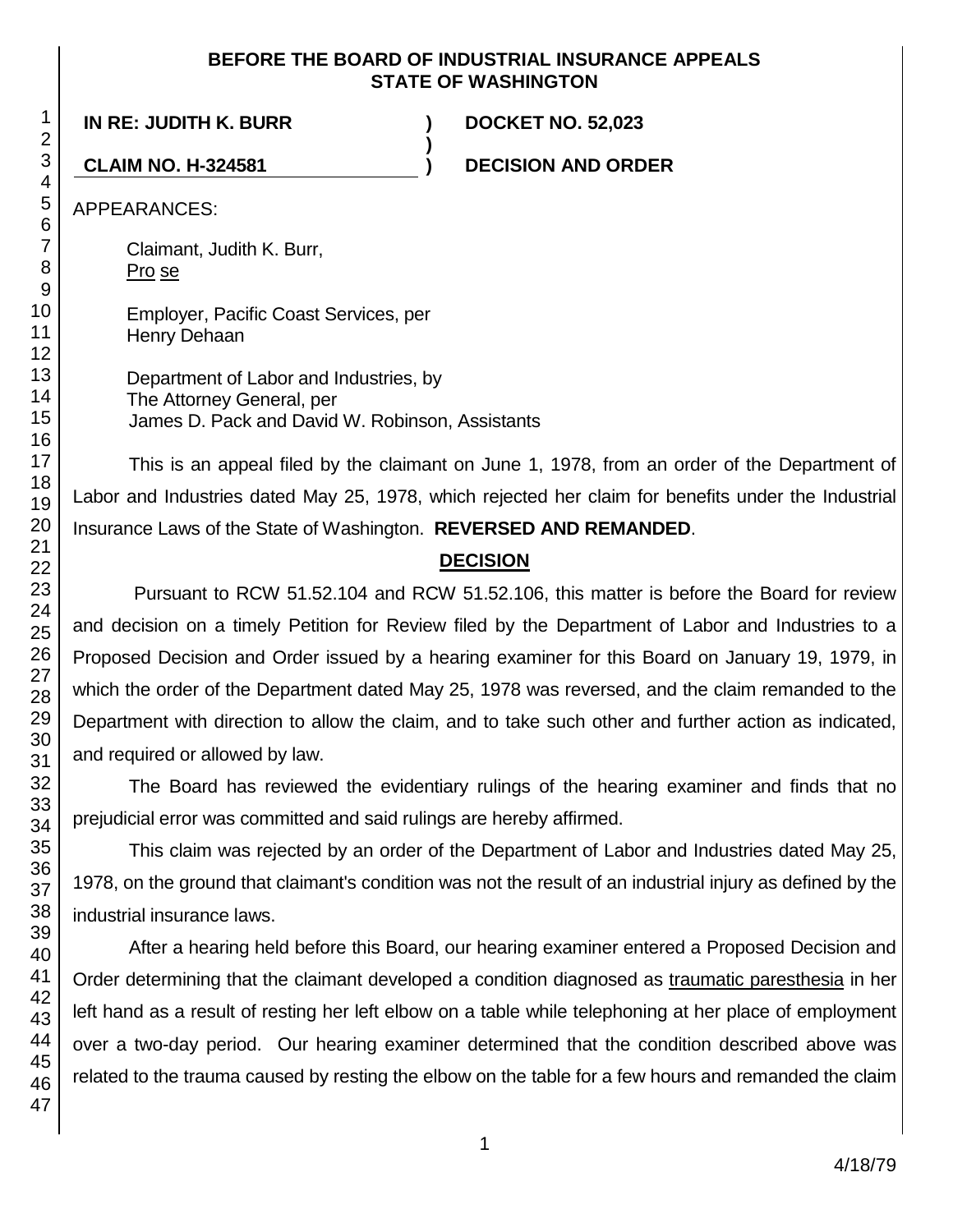to the Department with directions to allow it. At no place in the body of his Proposed Decision and Order, or in his findings and conclusions and order, did the hearing examiner describe the condition either as an "industrial injury" or as an "occupational disease".

In his Petition for Review filed with this Board, counsel for the Department very effectively argues that the condition that the claimant developed could not be described as an "injury" within the definition of RCW 51.08.100. Counsel does not discuss whether the condition could be described as an occupational disease within the definition of RCW 51.08.140, possibly because the claim was not rejected on the ground it was not an "occupational disease" and furthermore, there was no mention of a disease in the hearing examiner's order. We agree with counsel, the claimant's condition does not constitute an "injury" within the definition of the statute.

The claimant has presented un-contradicted evidence that she developed a condition while employed in covered employment within the state of Washington, and that the condition grew out of, and is related to, her activity at work.

RCW 51.08.140 defines an occupational disease as follows:

"'Occupational disease' means such disease or infection as arises naturally and proximately out of employment under the mandatory or elective adoption provision of this title." (Emphasis supplied)

In Simpson Logging Company v. Department of Labor and Industries, 32 Wn.2d 472, our Supreme Court held that:

> "Under the present act, no disease can be held not to be an occupational disease as a matter of law, where it has been proved that the conditions of the extra-hazardous employment in which the claimant was employed naturally and proximately produced the disease, and but for the exposure to such conditions the disease would not have been contracted." (Emphasis supplied)

"Disease" has been defined as any departure from health or illness in general (Webster's New World Dictionary). It's also been described as a particularly destructive process with a specific cause and characteristic symptoms. Dorland's Medical Dictionary (23rd edition) defines "disease" as "a definite morbid process having characteristic train of symptoms; it may affect the whole body or any of its parts, and its etiology, pathology, and prognosis may be known or unknown." A traumatic paresthesia, requiring medical treatment, would appear to fall within these definitions.

In rejecting the claim, the Department gave its reason in the typewritten portion of its order as:

1 2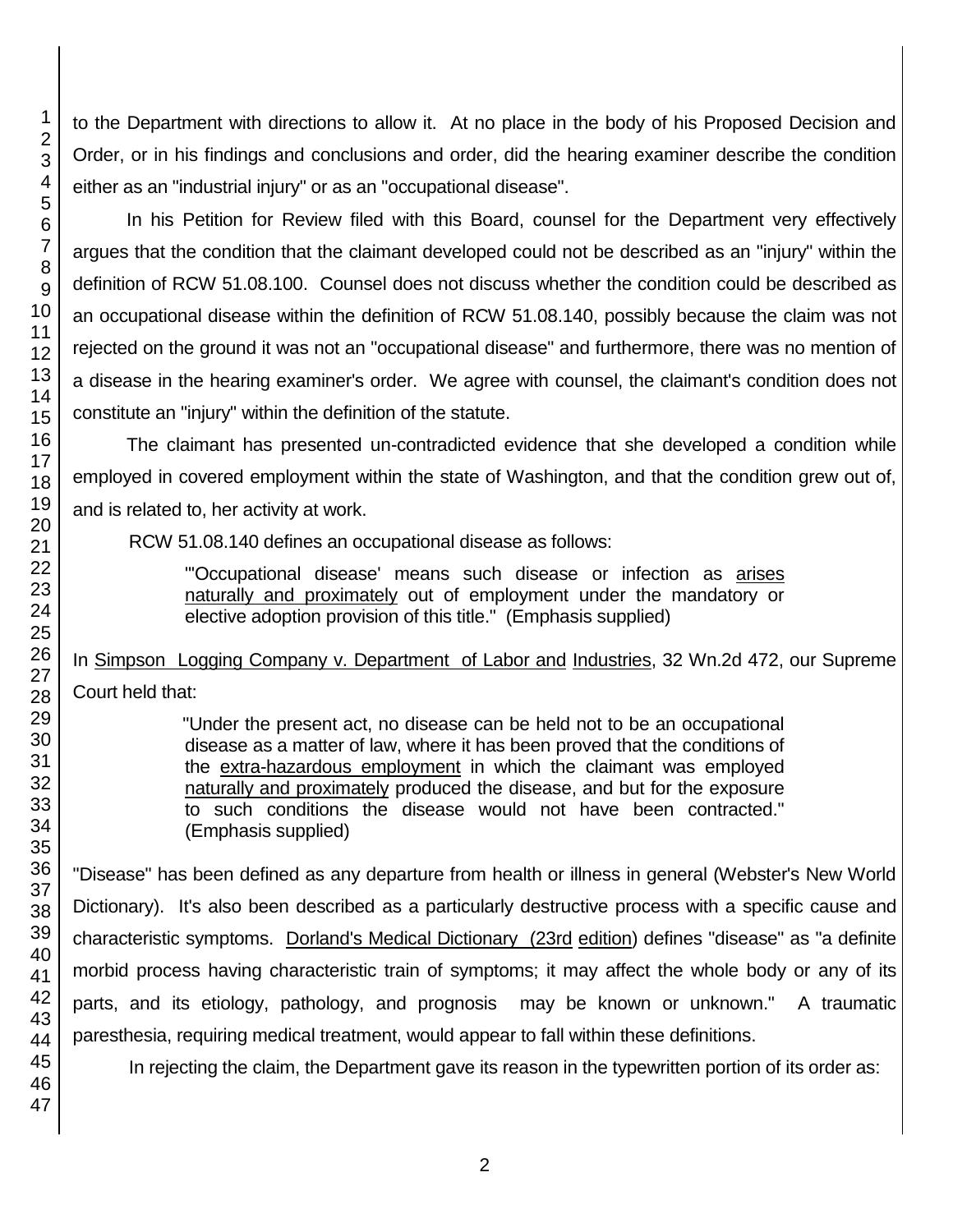"That claimant's condition is not the result of an industrial injury as defined by the industrial insurance laws."

In that portion of its order, no mention was made concerning whether the claim might be compensable as an occupational disease. However, the "accident report" which Ms. Burr filed with the Department operates not just as a request for benefits for an "injury". Such report is most properly termed an application for compensation, as that is the term which the statute uses to describe the document a person must file to initiate a claim with the Department. RCW 51.28.020.

Being a general application for benefits, the Department must consider the claim as one for either an industrial injury or occupational disease. The Department cannot adjudicate the allowance of a claim on one ground only, i.e., injury. The Department's duty is to adjudicate an application for compensation on its merits as either an injury or disease. In fact, we believe the Department can be held responsible for having done so in this case.

We make this conclusion without reservation upon a simple reading of the printed portion of the Department's order form. Immediately preceding the typewritten reason for rejecting the claim, the printed form reads: "This claim for injury, accident or occupational disease is rejected because...." (Emphasis supplied) By noting in its printed order, alternative grounds by which an application for compensation can be considered, we assume the Department has taken the opportunity to do so.

Thus, even though the Department's order typed in a single reason for rejecting the claim, we believe it also acted to reject the claim as an occupational disease. By so doing, the issue of the claimant's condition as an occupational disease properly lies within the jurisdiction of this Board to determine.

Upon a consideration of the record before us in accord with the foregoing discussion, we conclude that Ms. Burr did develop an occupational disease within the meaning of the Workers' Compensation Act. We further conclude, therefore, the Department's order of May 25, 1978, is incorrect and this matter should be remanded to the Department with direction to allow the claim.

# **FINDINGS OF FACT**

After a careful review of the record, the Board finds as follows:

1. On May 18, 1978, the claimant, Judith K. Burr, filed an application for workers' compensation benefits with the Department of Labor and Industries alleging the onset of a compensable condition on April 26, 1978, while she was employed by Pacific Coast Services. On May 25, 1978, the Department issued an order rejecting the claim for reason that the "claimant's condition is not the result of an industrial injury as defined by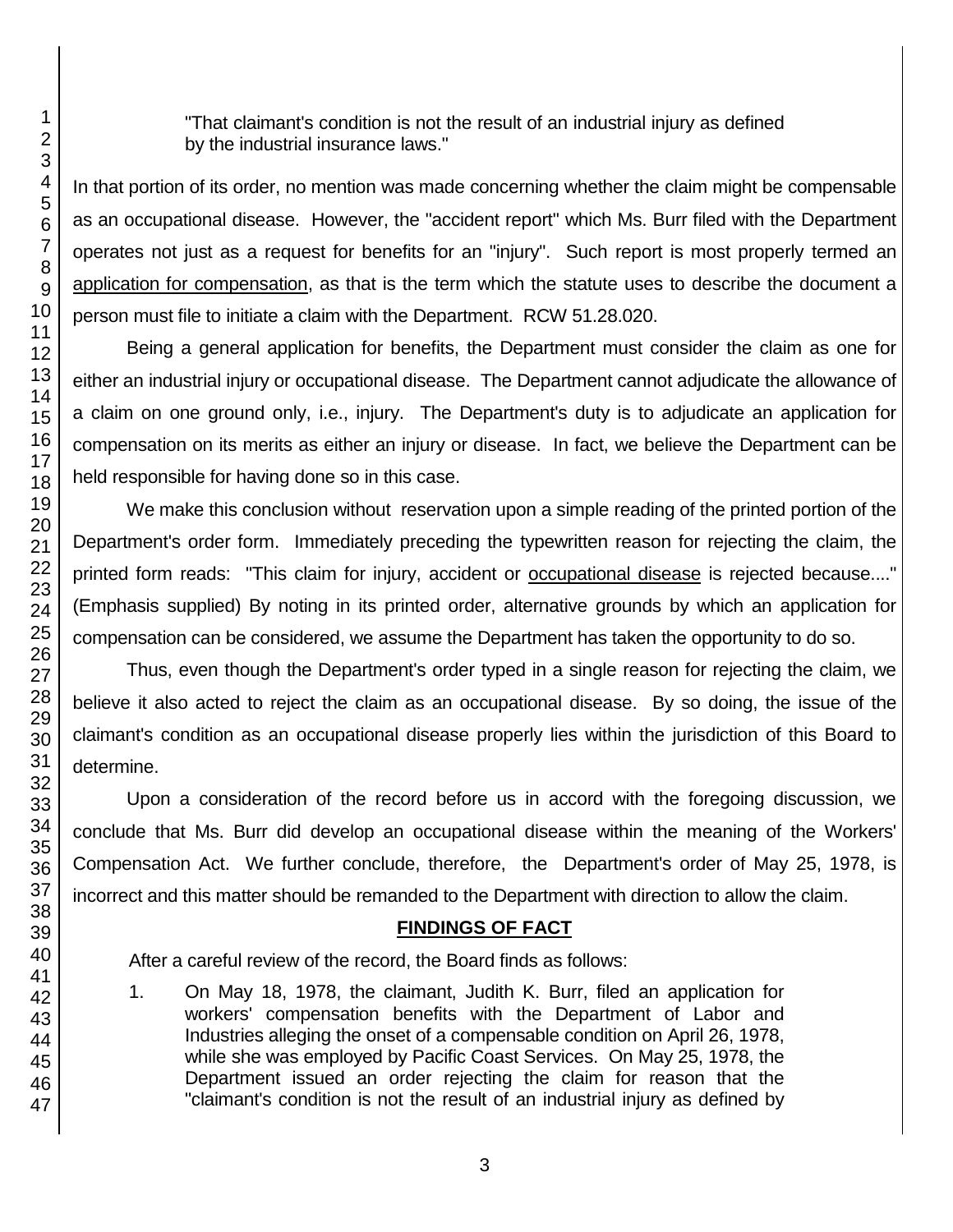the industrial insurance laws." On June 1, 1978, the claimant filed a notice of appeal with this Board, and on June 23, 1978, the Board granted the appeal.

- 2. While talking on the telephone during working hours on April 26 and April 27, 1978, the claimant repeatedly rested her left elbow on a table and as the result of this maneuver of her left upper extremity during this two day period, she developed a condition, traumatic paresthesia, involving her left hand and fingers, and which required medical treatment.
- 3. The claimant's traumatic paresthesia in her left upper extremity was the natural and proximate result of positions required in the performance of her employment.

# **CONCLUSIONS OF LAW**

Based on the foregoing findings of fact, the Board concludes as follows:

- 1. This Board has jurisdiction of the parties and the subject matter of this appeal.
- 2. The claimant developed an occupational disease within the meaning of the Industrial Insurance Act on or about April 27, 1978, while in the course of her employment with Pacific Coast Services.
- 3. The order of the Department of Labor and Industries dated May 25, 1978, effectively rejecting her application for benefits was incorrect, should be reversed, and the claim remanded to the Department with direction to allow the claim for an occupational disease, and to take such other and further action as may be indicated, and required or authorized by law.

It is so ORDERED.

Dated this 18th Day of April, 1979.

# BOARD OF INDUSTRIAL INSURANCE APPEALS

/s/  $\,$ 

MICHAEL L. HALL Chairman

/s/\_\_\_\_\_\_\_\_\_\_\_\_\_\_\_\_\_\_\_\_\_\_\_\_\_\_\_\_\_\_\_\_\_\_\_\_\_\_\_\_

SAM KINVILLE MEMBER Member

# **DISSENTING OPINION**

The Department argues well and convincingly that claimant suffered no "injury" such as falls within either statute law or case law. The Proposed Decision and Order recognizes this and addresses itself instead to finding an occupational disease.

"Occupational disease," according to the law, "means such disease or infection as rises naturally and proximately out of employment..." (Emphasis supplied). Note the conjunctive "and."

1